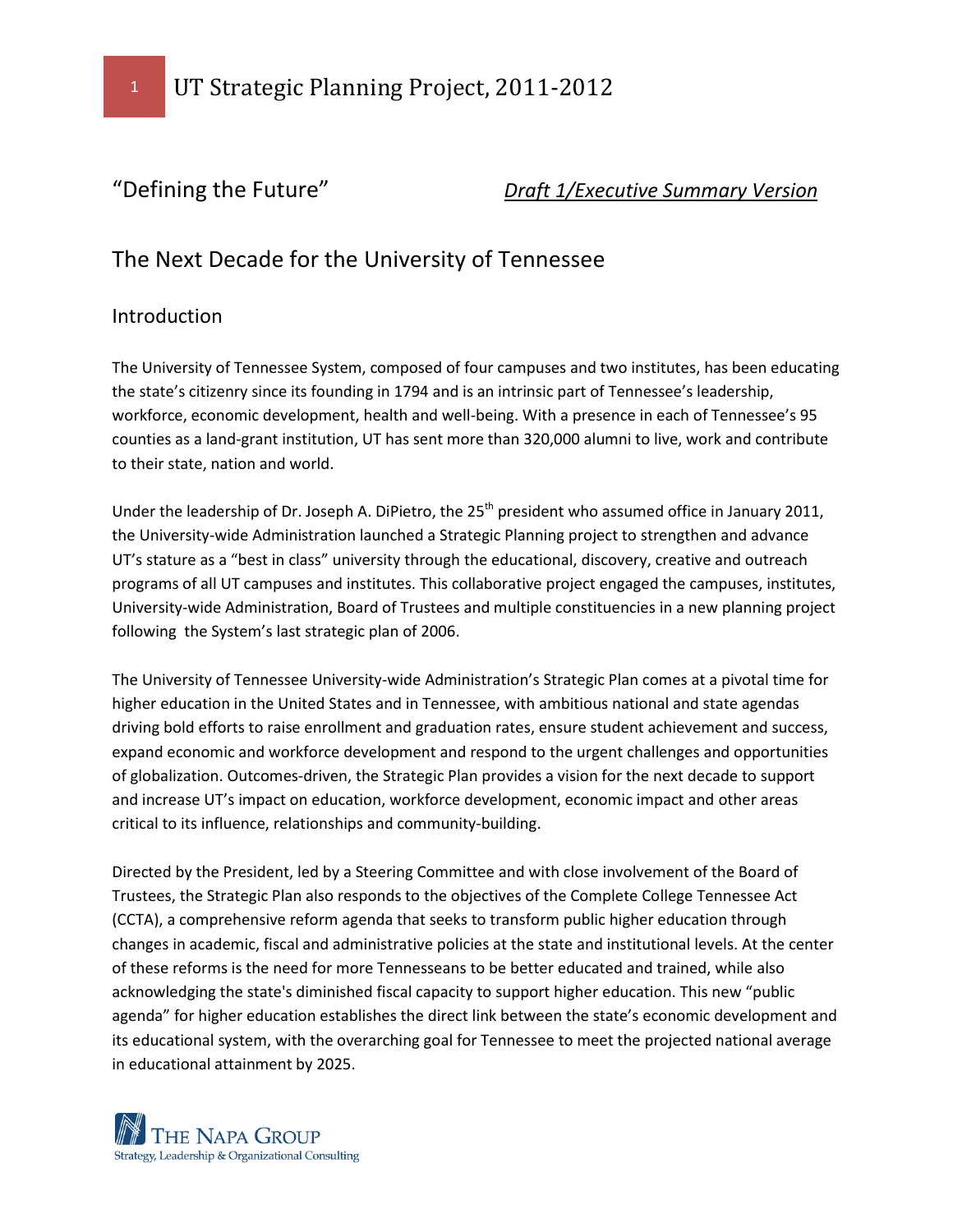Importantly, the Strategic Plan also will facilitate the aspirations, strategic goals and action plans of each campus and institute: the flagship University of Tennessee-Knoxville (UTK), the metropolitan University of Tennessee-Chattanooga (UTC), the regional University of Tennessee-Martin (UTM), the Memphis‐based University of Tennessee Health Science Center (UTHSC) and the statewide Institute of Agriculture and Institute of Public Service. As part of the planning process, the mission of the University and the University-wide Administration were also defined.

For more than a century, American land‐grant universities have served as the major public institutions promoting the education of their state's citizens, investment in state and regional economies, workforce planning and development, scientific research, inventions and innovation. More than ever, in the second decade of the 21<sup>st</sup> century, the economic impact of the University of Tennessee is central to Tennessee's achievements at every level, from the state capital in Nashville to the extension offices in all 95 counties. Directed at implementing President Joe DiPietro's mission for the role of the University-wide Administration, this five-year Strategic Plan defines a future with great momentum -- to remove obstacles to education, promote diversity, provide advocacy, secure and distribute resources, ensure accountability, produce work‐ready graduates, generate premier research and engage innovation in ways more vitally needed than ever.

# The Strategic Planning Process

The project was formally launched in September 2011 by President DiPietro and was purposefully designed to expand and strengthen relationships among faculty, administrators, the Board of Trustees, students, friends, alumni, legislators, and the people of Tennessee. Activities of the transparent process were reported in a timely fashion through a comprehensive communications plan and on a special website allowing University and affiliated groups to track the project from start to finish.

The five-phase process included multiple participants and resources:

- A 17-member Steering Committee of members of the President's Leadership Team, campus Chancellors or their representatives and representatives from UT alumni, students and the Board of Trustees.
- Listening Sessions with more than 200 administrators, faculty, staff and students in the University community on each campus, within each institute and including alumni and state and local leadership
- Best practice, data and trend analysis regarding public higher education and land-grant institutions
- Affirmation of the new University-wide Administration mission and an updated mission for the University of Tennessee System
- 12 cross-University Task Forces bringing together 190 subject experts to develop action items, impacts, 5-year timelines, resources and accountabilities for the strategic goals and initiatives

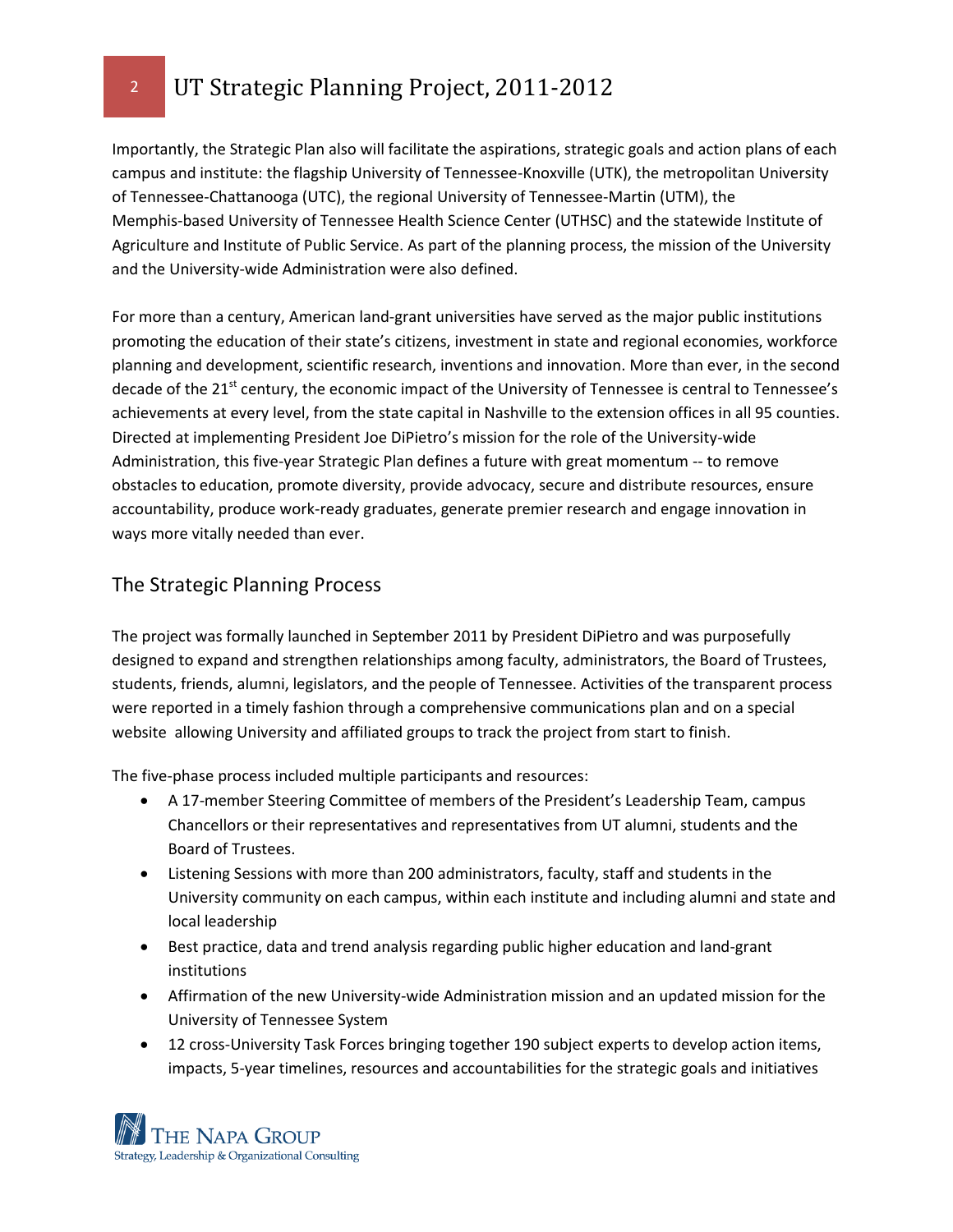- Draft plan development followed by a broader "constituent engagement phase" for response to proposed initiatives
- Budget and implementation plan
- Final approval by the UT Board of Trustees at their June 2012 meeting

### Mission Statements

One of the central themes that emerged early in the planning process was the need to define more clearly the major central-decentralized roles of the University-wide Administration and the campuses and institutes and their relationships with each other. That also raised the issue of clarifying several common terms. Going forward, the term "University of Tennessee System" will be used to refer to the entire University of Tennessee, the common portfolio and collective assets of all parts of the statewide institution, while "University-wide Administration" will refer to the President's Office and the administrative offices reporting directly to the President, and, thus, the leadership team responsible and accountable for this Strategic Plan.

In this context, the Steering Committee recommended two mission statements – a new mission statement for the University of Tennessee System and a mission statement for the University-wide Administration, which President DiPietro had developed soon after taking office in 2011.

The University of Tennessee System mission is being considered by the Chancellors, with input from the Steering Committee, and will be finalized by the final strategic plan draft in May 2012.

#### University of Tennessee System [draft]

The University of Tennessee System serves the people of Tennessee and beyond through the discovery, communication and application of knowledge. The University is committed to providing undergraduate, graduate and professional education programs in a diverse learning environment that prepares students to be leaders in a global society. The University's delivery of education, discovery, outreach and public service contributes to the economic, social and environmental well-being of all Tennesseans.

#### University of Tennessee University-wide Administration [March 30, 2011]

The mission of the University of Tennessee System Administration is to advance the educational, discovery, creative and outreach programs of the campuses and institutes through leadership that removes obstacles, understands needs, provides advocacy, secures resources, promotes accountability, fosters diversity, promotes innovation, coordinates campus efforts, and delivers efficient and effective central services.

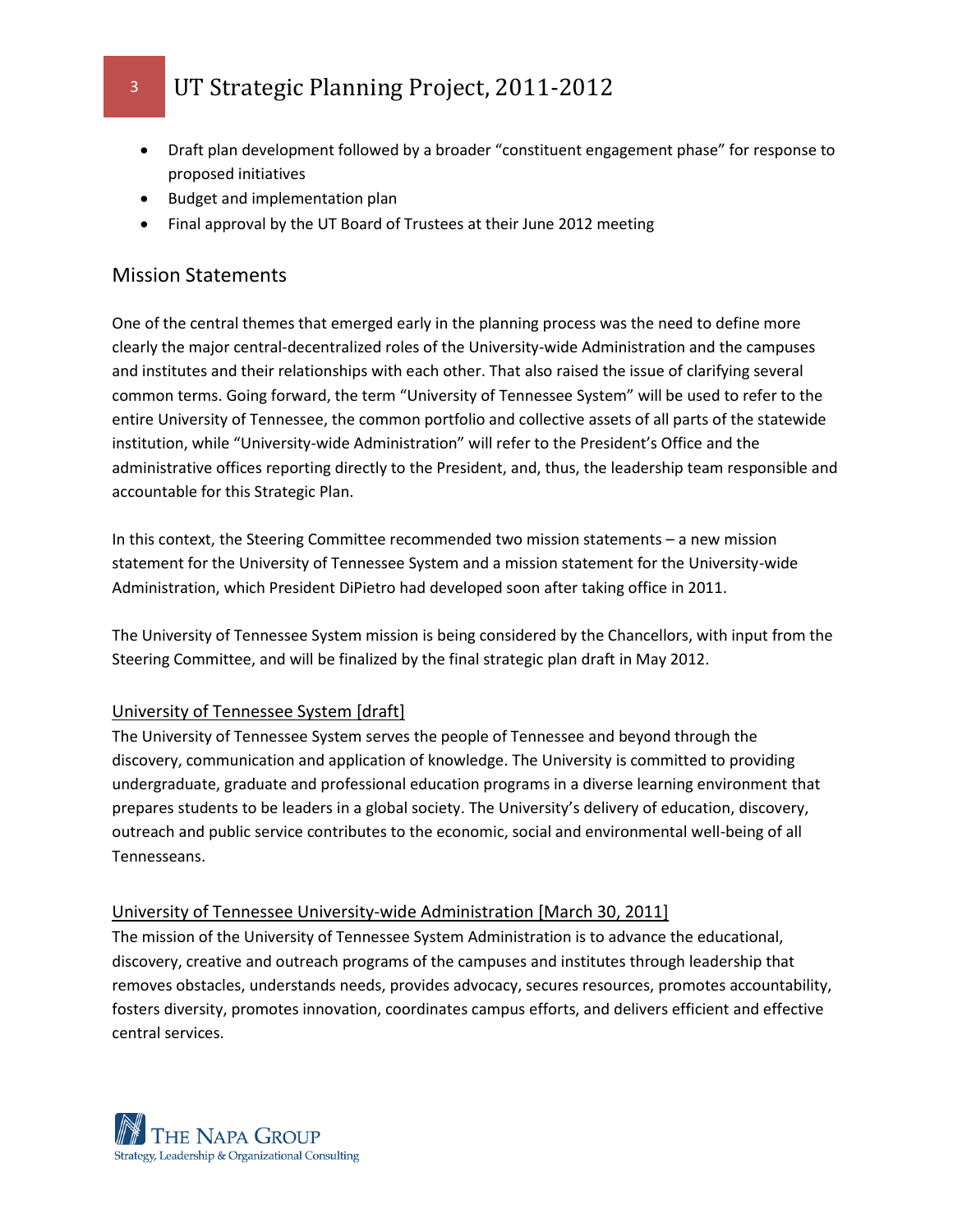In addition, President DiPietro and the Chancellors are further clarifying the distinct roles of (1) the University-wide Administration, (2) the campuses and institutes and (3) areas of overlap among them. This, too, will become part of the final plan, to ensure that it defines its responsibilities, accountabilities and supporting metrics in implementing this Strategic Plan.

# Strategic Plan Summary: Goals and Initiatives

## **Goal I [Enhancing Educational Excellence]: Raise the University of Tennessee's academic quality, stature and impact through educational excellence and student achievement across diverse populations**

- 1. Drive educational excellence and student performance, raise graduation and transfer rates and ensure a "best in class" student population
- 2. Enhance the quality, productivity and visibility of the UT faculty and UT faculty expertise
- 3. Develop and coordinate collaborative and innovative academic programs that build on the unique capabilities of the System's campuses and institutes and drive key outcomes and standards defined by UT

# **Goal II [Expanding Research Capacities]: Strengthen University research capacities to provide solutions for critical problems, expand economic development in the state and enhance the quality of life in Tennessee, the nation and the world**

- 1. Develop a compelling vision and a strategic and business plan for expanding UT research
- 2. Promote the application and commercialization of UT-sponsored research to improve the economy and develop and expand business and industry in the state
- 3. Define standards, measure progress and communicate research outcomes and impacts in the economy

# **Goal III [Fostering Our Land-Grant Mission]: Engage every member of the UT community in understanding the land-grant mission, participating in outreach and engagement and communicating the outcomes for economic development and improved quality of life for Tennesseans**

- 1. Articulate clearly the role of the University in community outreach and engagement, link the landgrant mission across the enterprise and engage all campuses/institutes in this mission
- 2. Develop communications about outreach and engagement that are easily understood by constituents, with appropriate messaging for various groups including alumni and communities
- 3. Foster and measure alumni and student engagement and outreach exemplifying the land-grant story

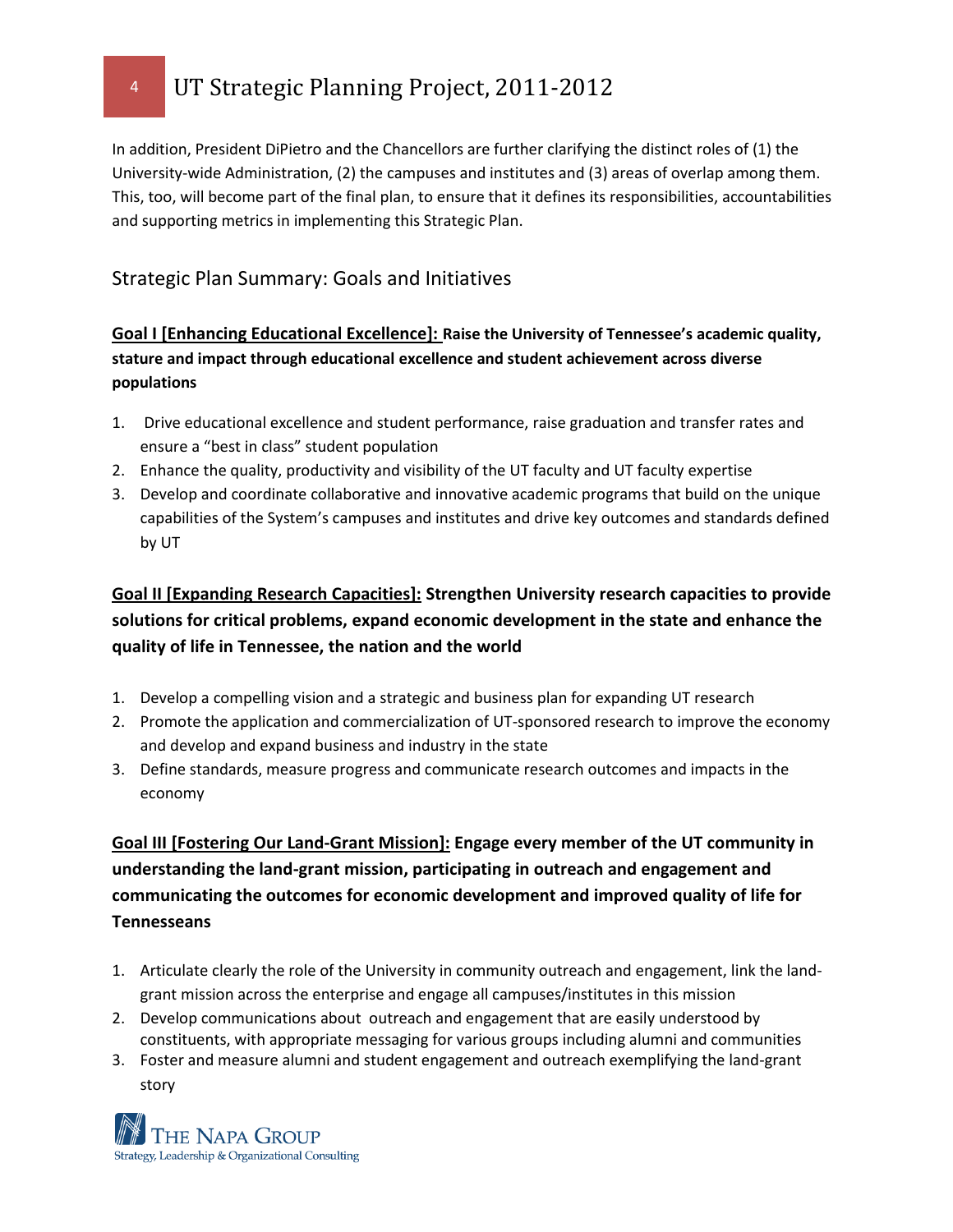<sup>5</sup> UT Strategic Planning Project, 2011-2012

### **Goal IV [Growing Infrastructure and Investment]: Ensure the success of these goals through an infrastructure and practices that ensure a "best in class" university**

- 1. Catalyze and support collaboration throughout the University and with external partners, including removing policy and procedural roadblocks, to strengthen the impact of the University of Tennessee as greater than the sum of its parts
- 2. Define a System-wide approach to a service culture, modeled by the University-wide Administration, and support campus and institute strategic goals with financial resources, information and data
- 3. Implement Employer of Choice standards across the University
- 4. Implement a collaborative System-wide marketing/communications plan that supports all the goals of this Strategic Plan
- 5. Create a "culture of communication" throughout the University through a new internal communications program – both between the System and the campuses and the campuses with each other – that regularly informs the University community about System goals, processes and services through multiple channels
- 6. Collaborate with campuses and institutes to define the facilities and space necessary for an environment of excellence in research and education
- 7. Identify and promote compelling opportunities for continued and expanded investment in the University by the state, industry and philanthropic community
- 8. Extend diversity initiatives consistently throughout the System for faculty, staff, students and cultural/community life

#### Implementation

Successful implementation of the Strategic Plan will be built on a budget to fund the initiatives over the next five years, an implementation plan to drive unit and individual operating plans for the Universitywide Administration and a dashboard of performance metrics that will be used by Tennessee officials and the Board of Trustees to track and evaluate the plan's profess and outcomes against CCTA objectives and other mandates. The budget; implementation plan with action steps, timelines and accountabilities; and the monitoring and evaluation dashboard for Years 1 and 2 of the five-year Strategic Plan will be completed in May-June 2012 prior to the plan's finalization.

### **Conclusion**

In the University of Tennessee System, each campus and institute is responsible for developing its own strategic plan, for which it is also held accountable by the Board of Trustees. This University-wide Administration Strategic Plan is aimed at facilitating the long-term success of those plans through the President's staff and leadership team offices, fostering alignment among goals and assisting with